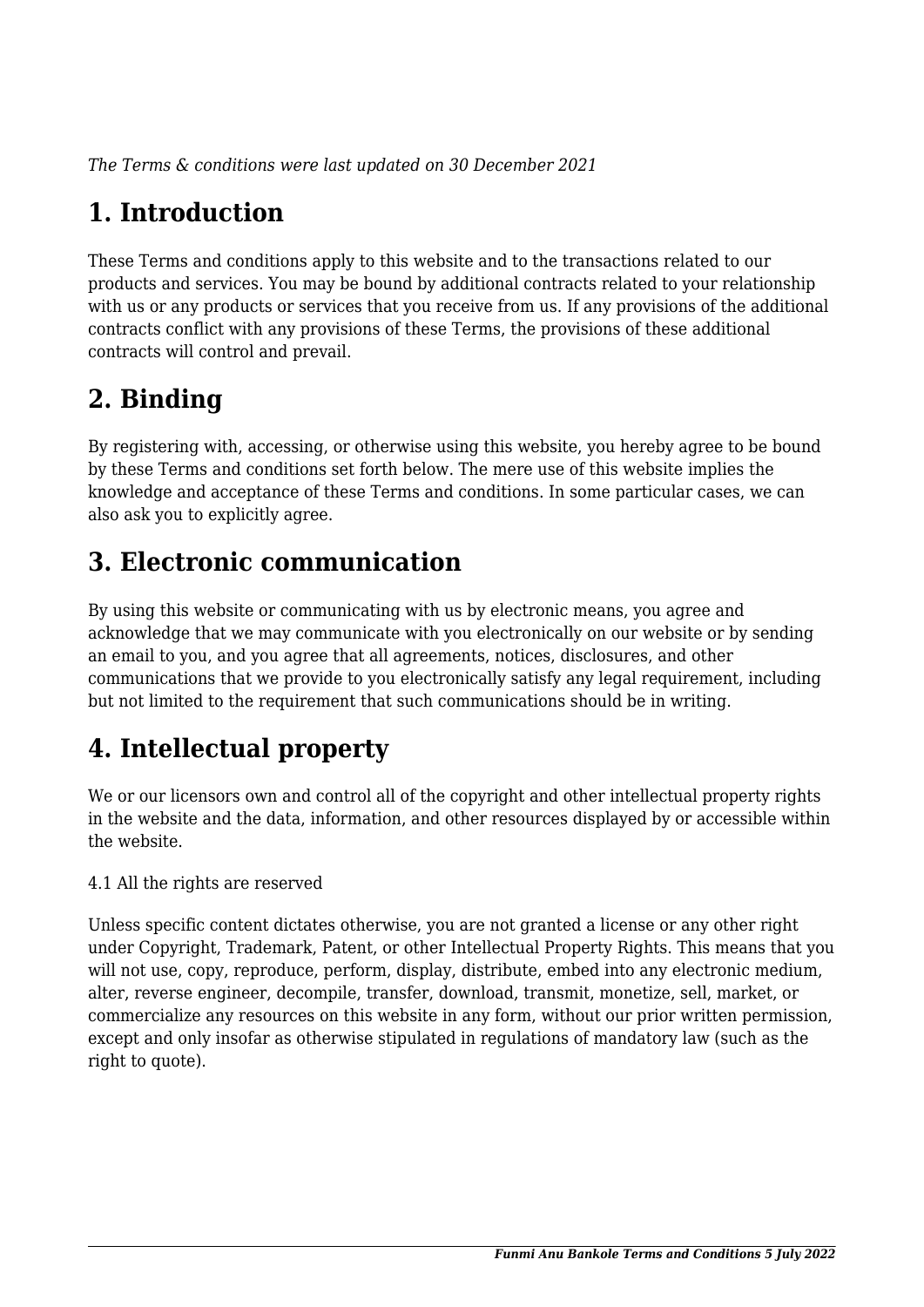# **5. Third-party property**

Our website may include hyperlinks or other references to other party's websites. We do not monitor or review the content of other party's websites which are linked to from this website. Products or services offered by other websites shall be subject to the applicable Terms and Conditions of those third parties. Opinions expressed or material appearing on those websites are not necessarily shared or endorsed by us.

We will not be responsible for any privacy practices or content of these sites. You bear all risks associated with the use of these websites and any related third-party services. We will not accept any responsibility for any loss or damage in whatever manner, however caused, resulting from your disclosure to third parties of personal information.

#### **6. Responsible use**

By visiting our website, you agree to use it only for the purposes intended and as permitted by these Terms, any additional contracts with us, and applicable laws, regulations, and generally accepted online practices and industry guidelines. You must not use our website or services to use, publish or distribute any material which consists of (or is linked to) malicious computer software; use data collected from our website for any direct marketing activity, or conduct any systematic or automated data collection activities on or in relation to our website.

Engaging in any activity that causes, or may cause, damage to the website or that interferes with the performance, availability, or accessibility of the website is strictly prohibited.

### **7. Registration**

You may register for an account with our website. During this process, you may be required to choose a password. You are responsible for maintaining the confidentiality of passwords and account information and agree not to share your passwords, account information, or secured access to our website or services with any other person. You must not allow any other person to use your account to access the website because you are responsible for all activities that occur through the use of your passwords or accounts. You must notify us immediately if you become aware of any disclosure of your password.

After account termination, you will not attempt to register a new account without our permission.

### **8. Refund and Return policy**

#### 8.1 Right of withdrawal

You have the right to withdraw from this contract within 14 days without giving any reason.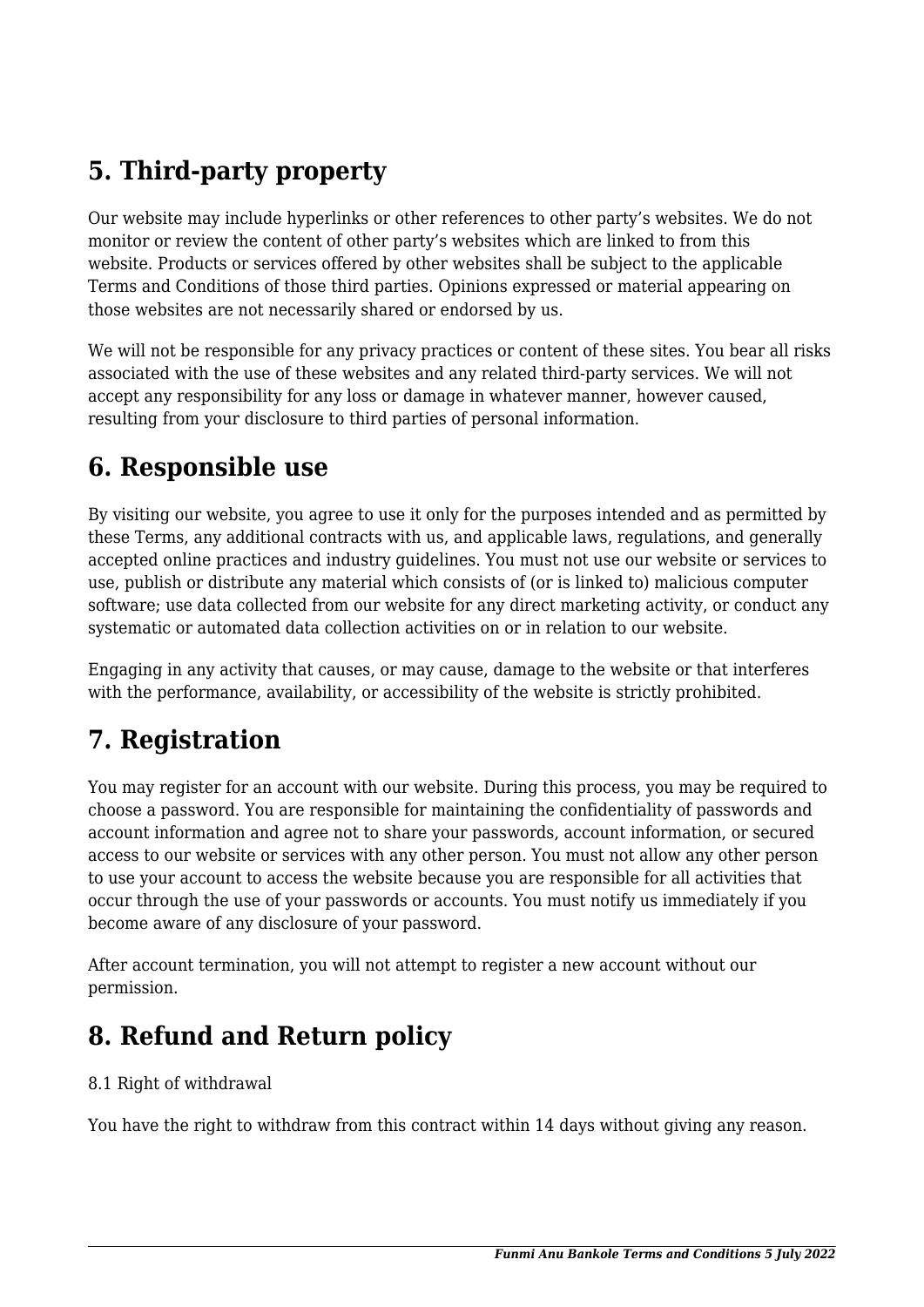The withdrawal period will expire after 14 days from the day of the conclusion of the contract.

To exercise the right of withdrawal, you must inform us of your decision to withdraw from this contract by an unequivocal statement (for example a letter sent by post, fax, or email). Our contact details can be found below. You may use the attached model [withdrawal form](https://www.funmianubankole.com/wp-content/uploads/complianz/withdrawal-forms/withdrawal-form-en.pdf), but it is not obligatory.

You can also electronically fill in and submit the model withdrawal form or any other unequivocal statement on our [website](http://www.funmianubankole.com/contact/).

If you use this option, we will communicate to you an acknowledgement of receipt of such a withdrawal on a durable medium (for example by email) without delay.

To meet the withdrawal deadline, it is sufficient for you to send your communication concerning your exercise of the right of withdrawal before the withdrawal period has expired.

#### 8.2 Effects of withdrawal

If you withdraw from this contract, we shall reimburse you all payments received from you, including the costs of delivery (with the exception of the supplementary costs resulting from your choice of a type of delivery other than the least expensive type of standard delivery offered by us), without undue delay and in any event not later than 14 days from the day on which we are informed about your decision to withdraw from this contract. We will carry out such reimbursement using the same means of payment as you used for the initial transaction unless you have expressly agreed otherwise; in any event, you will not incur any fees as a result of such reimbursement.

If you requested to begin the performance of services during the withdrawal period, you shall pay us an amount which is in proportion to what has been provided until you have communicated to us your withdrawal from this contract, in comparison with the full coverage of the contract.

Please note that there are some legal exceptions to the right to withdraw, and some items can therefore not be returned or exchanged. We will let you know if this applies in your particular case.

#### **9. Idea submission**

Do not submit any ideas, inventions, works of authorship, or other information that can be considered your own intellectual property that you would like to present to us unless we have first signed an agreement regarding the intellectual property or a non-disclosure agreement. If you disclose it to us absent such written agreement, you grant to us a worldwide, irrevocable, non-exclusive, royalty-free license to use, reproduce, store, adapt, publish, translate and distribute your content in any existing or future media.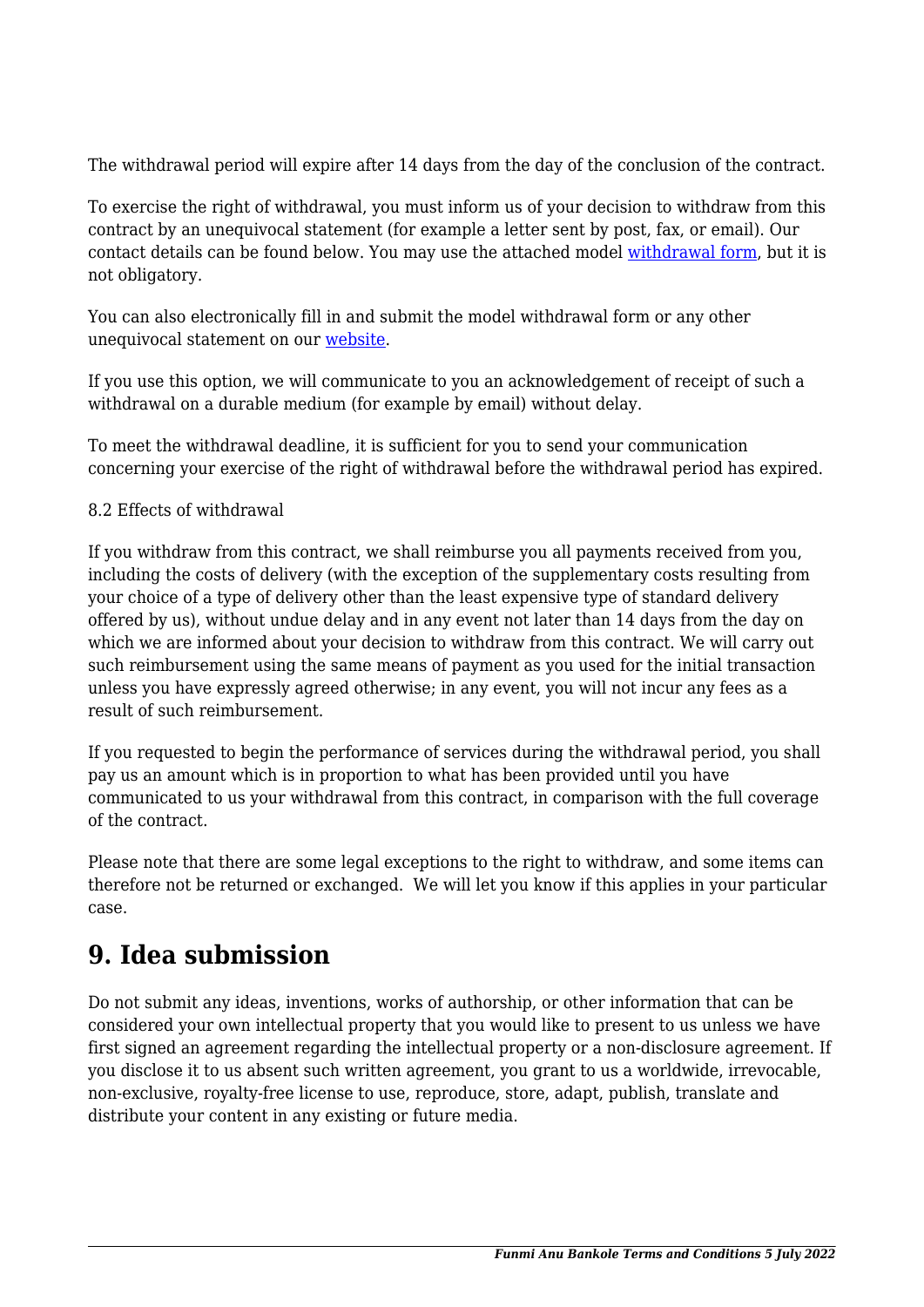## **10. Termination of use**

We may, in our sole discretion, at any time modify or discontinue access to, temporarily or permanently, the website or any Service thereon. You agree that we will not be liable to you or any third party for any such modification, suspension or discontinuance of your access to, or use of, the website or any content that you may have shared on the website. You will not be entitled to any compensation or other payment, even if certain features, settings, and/or any Content you have contributed or have come to rely on, are permanently lost. You must not circumvent or bypass, or attempt to circumvent or bypass, any access restriction measures on our website.

### **11. Warranties and liability**

Nothing in this section will limit or exclude any warranty implied by law that it would be unlawful to limit or to exclude. This website and all content on the website are provided on an "as is" and "as available" basis and may include inaccuracies or typographical errors. We expressly disclaim all warranties of any kind, whether express or implied, as to the availability, accuracy, or completeness of the Content. We make no warranty that:

- this website or our products or services will meet your requirements;
- this website will be available on an uninterrupted, timely, secure, or error-free basis;
- the quality of any product or service purchased or obtained by you through this website will meet your expectations.

Nothing on this website constitutes or is meant to constitute, legal, financial or medical advice of any kind. If you require advice you should consult an appropriate professional.

The following provisions of this section will apply to the maximum extent permitted by applicable law and will not limit or exclude our liability in respect of any matter which it would be unlawful or illegal for us to limit or to exclude our liability. In no event will we be liable for any direct or indirect damages (including any damages for loss of profits or revenue, loss or corruption of data, software or database, or loss of or harm to property or data) incurred by you or any third party, arising from your access to, or use of, our website.

Except to the extent any additional contract expressly states otherwise, our maximum liability to you for all damages arising out of or related to the website or any products and services marketed or sold through the website, regardless of the form of legal action that imposes liability (whether in contract, equity, negligence, intended conduct, tort or otherwise) will be limited to the total price that you paid to us to purchase such products or services or use the website. Such limit will apply in the aggregate to all of your claims, actions and causes of action of every kind and nature.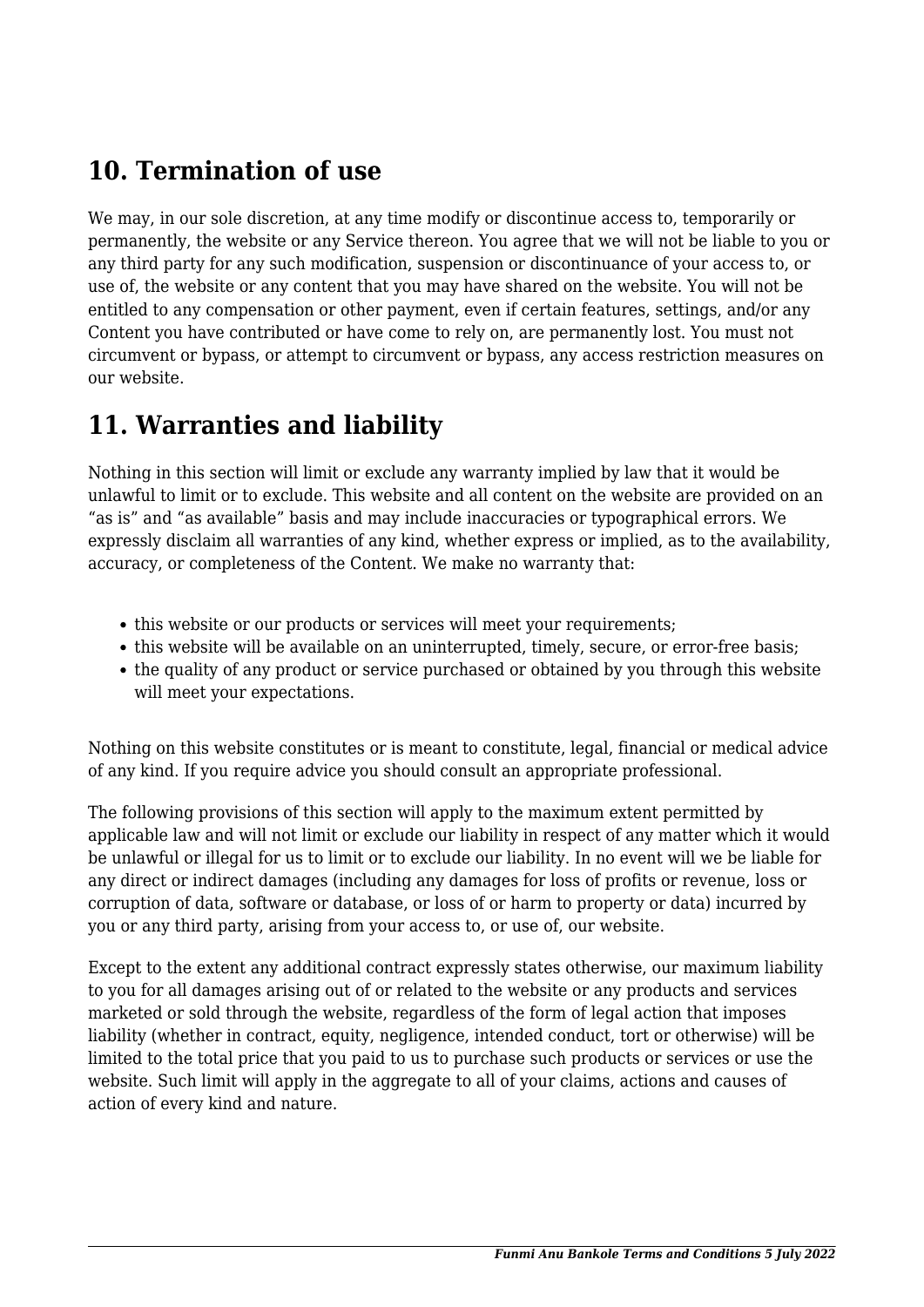## **12. Privacy**

To access our website and/or services, you may be required to provide certain information about yourself as part of the registration process. You agree that any information you provide will always be accurate, correct, and up to date.

We take your personal data seriously and are committed to protecting your privacy. We will not use your email address for unsolicited mail. Any emails sent by us to you will only be in connection with the provision of agreed products or services.

We have developed a policy to address any privacy concerns you may have. For more information, please see our [Privacy Statement](http://www.funmianubankole.com/privacy-policy/) and our [Cookie Policy](http://www.funmianubankole.com/cookie-policy/).

## **13. Accessibility**

We are committed to making the content we provide accessible to individuals with disabilities. If you have a disability and are unable to access any portion of our website due to your disability, we ask you to give us a notice including a detailed description of the issue you encountered. If the issue is readily identifiable and resolvable in accordance with industrystandard information technology tools and techniques we will promptly resolve it.

## **14. Export restrictions / Legal compliance**

Access to the website from territories or countries where the Content or purchase of the products or Services sold on the website is illegal is prohibited. You may not use this website in violation of export laws and regulations of United Kingdom.

### **15. Assignment**

You may not assign, transfer or sub-contract any of your rights and/or obligations under these Terms and conditions, in whole or in part, to any third party without our prior written consent. Any purported assignment in violation of this Section will be null and void.

## **16. Breaches of these Terms and conditions**

Without prejudice to our other rights under these Terms and Conditions, if you breach these Terms and Conditions in any way, we may take such action as we deem appropriate to deal with the breach, including temporarily or permanently suspending your access to the website, contacting your internet service provider to request that they block your access to the website, and/or commence legal action against you.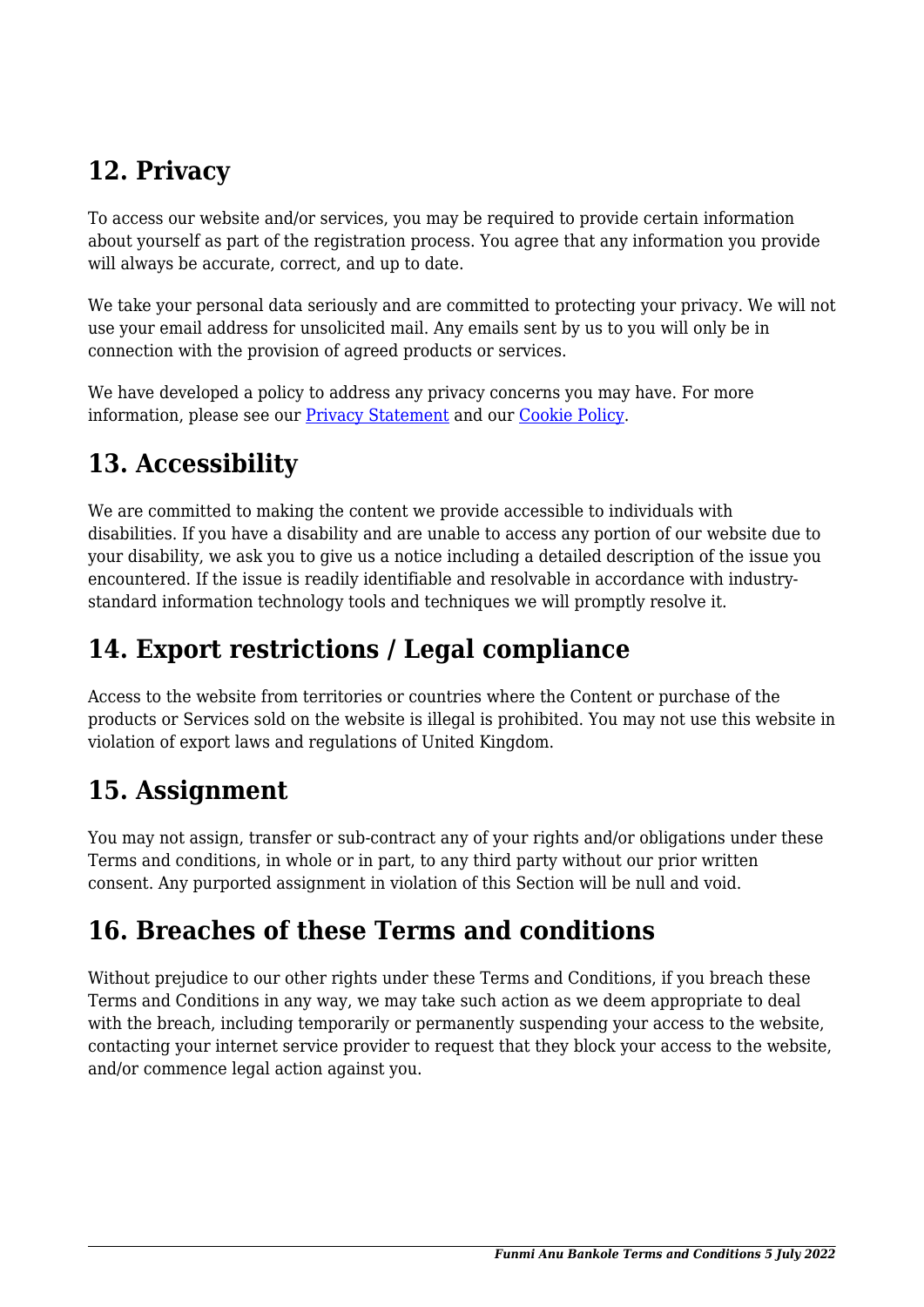# **17. Force majeure**

Except for obligations to pay money hereunder, no delay, failure or omission by either party to carry out or observe any of its obligations hereunder will be deemed to be a breach of these Terms and conditions if and for as long as such delay, failure or omission arises from any cause beyond the reasonable control of that party.

### **18. Indemnification**

You agree to indemnify, defend and hold us harmless, from and against any and all claims, liabilities, damages, losses and expenses, relating to your violation of these Terms and conditions, and applicable laws, including intellectual property rights and privacy rights. You will promptly reimburse us for our damages, losses, costs and expenses relating to or arising out of such claims.

#### **19. Waiver**

Failure to enforce any of the provisions set out in these Terms and Conditions and any Agreement, or failure to exercise any option to terminate, shall not be construed as waiver of such provisions and shall not affect the validity of these Terms and Conditions or of any Agreement or any part thereof, or the right thereafter to enforce each and every provision.

### **20. Language**

These Terms and Conditions will be interpreted and construed exclusively in English. All notices and correspondence will be written exclusively in that language.

#### **21. Entire agreement**

These Terms and Conditions, together with our [privacy statement](http://www.funmianubankole.com/privacy-policy/) and [cookie policy,](http://www.funmianubankole.com/cookie-policy/) constitute the entire agreement between you and Funmi Anu Bankole in relation to your use of this website.

### **22. Updating of these Terms and conditions**

We may update these Terms and Conditions from time to time. It is your obligation to periodically check these Terms and Conditions for changes or updates. The date provided at the beginning of these Terms and Conditions is the latest revision date. Changes to these Terms and Conditions will become effective upon such changes being posted to this website. Your continued use of this website following the posting of changes or updates will be considered notice of your acceptance to abide by and be bound by these Terms and Conditions.